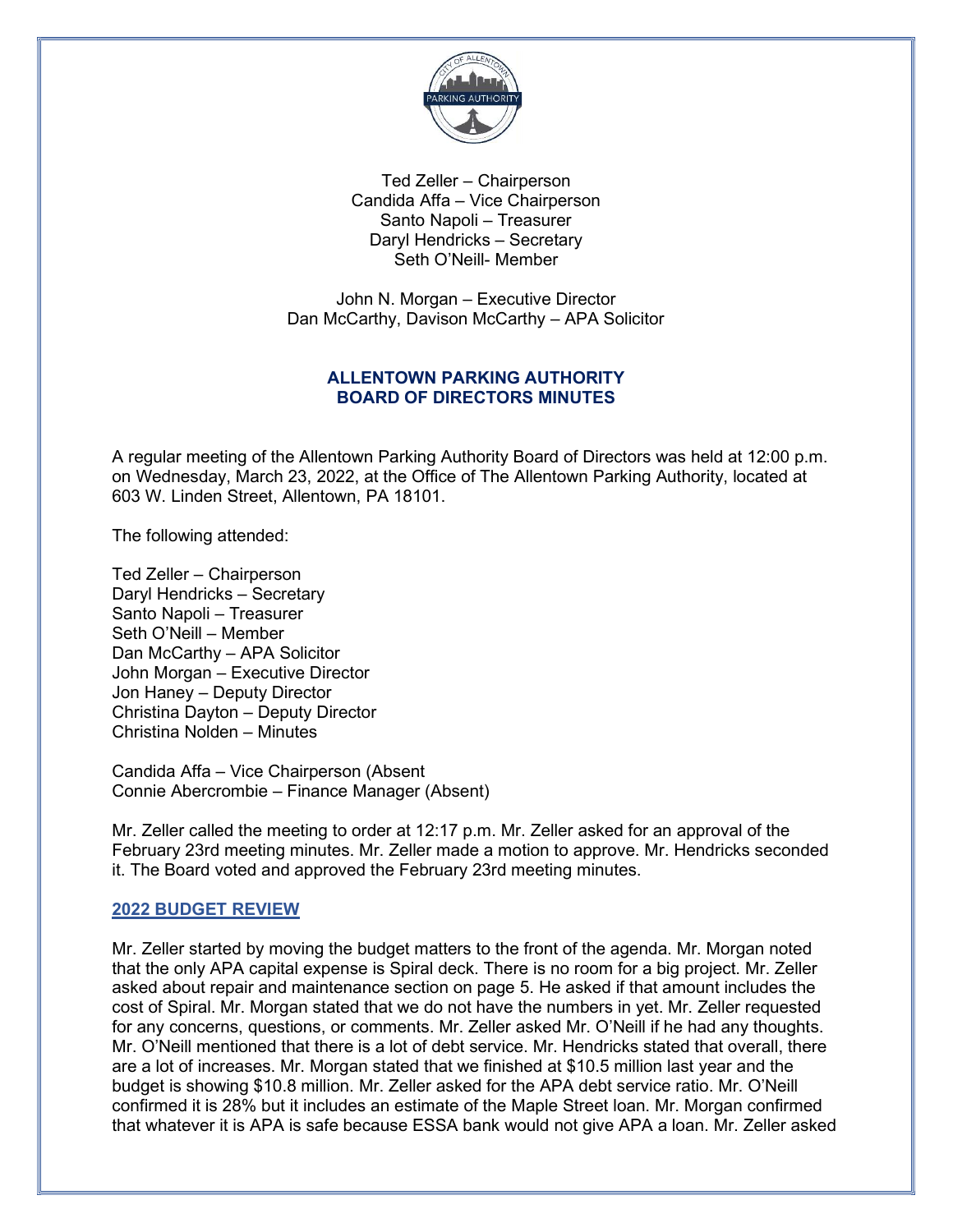if what is projected for next year and if there will be an issue. Mr. O'Neill asked for APA's current cash reserve. It is confirmed that there is a reserve of \$2 million to set aside for the Spiral deck. Mr. O'Neill asked about a risk allocation for claims, losses, or lawsuits/judgments. These items are covered under the insurances. Mr. O'Neill stated that he is not opposed to the idea of have a decent amount of cash reserve. Mr. Zeller mentioned that the goal for cash reserve is to have 3 months. Mr. Napoli asked when we went to 24 hours of enforcement. He noticed the jump in tickets. Mr. Morgan stated that enforcement slowed during COVID and now there is dispatch. Mr. Morgan also stated that UP Safety was implemented which made a jump in numbers. Mr. O'Neill requested that a footnote be added on page 3 to state there is a reason for an increase in ticketing. It was noted that on page 4 there was an increase in salaries. Mr. Morgan stated that there was an increase due to an increase in management coverage. Mr. Morgan stated that we now have more supervisors and we have added a meter department. To better understand the percentage of salary increases, it was requested that it be reworded to state that there is a salary increase due to a shift to a 24-hour operation. Mr. O'Neill asked for the total liability for OPEB expenses. Mr. Zeller stated that is limited and there is a very small pool of people in it. Mr. O'Neill confirmed that we do not offer retiree health insurance anymore. Mr. Santo asked if we are using LEDs in the decks to help conserve in energy costs. Mr. Morgan confirmed that APA is using all LEDs. Mr. O'Neill asked about Federal grants. Mr. Morgan confirmed that we just did work on grants.

Mr. O'Neill made a motion to adopt the 2022 Budget. Mr. Napoli seconded it. The Board voted and approved the 2022 Budget.

#### EXECUTIVE DIRECTOR'S REPORT

Regarding parking rates, Mr. Morgan started with a short list of people who have more than 30 and above parking permits. The biggest is ADP, which is \$63.75, to \$75.00, to \$35.00 for health bureau, to \$45.00 for Cityplace Apartments which are residentials. Mr. Zeller stated there is no uniformity. Mr. Morgan stated that we have some at \$75.00, some at \$40.00. PennDOT has 57 permit holders at \$40.00. Mr. Zeller asked if there any contracts that are in place or is it what is in our system and what we are billing. Mr. Morgan stated that APA stopped writing discounts to then have dedicated discounts. The issue is that APA can not have any transient parking in Spiral. Mr. Zeller asked for a joint discussion about raising all of the rates and then having a uniform discount for bulk parking. Mr. Morgan agreed there should be a rate increase. Parking is at such a premium that APA shouldn't be discounting anything. Mr. McCarthy stated that there have been previous conversations at board meetings where the issue of discounted rates was discussed and there were resolutions. Mr. Morgan said that the top 1,300 parkers of the 4,200 permit spots is City Center either through ADP, LVHN, Cityplace Apartments, Strata, or Strata Flats. Mr. Zeller asked for a comprehensive review of all the APA off-street parking rates as they are today with a recommendation on increases to begin September 1. There will have to be notice given to the contract parkers, perhaps 120 days. August 1 could be a possible start date. Mr. Zeller asked if APA could provide all the rates of all the parking with recommendations on an increase and the possibility of a bulk discount. Mr. Zeller stated that the decks and surface lots are priority. Mr. Zeller stated that we need to focus on off-street so that we can have a general discount factor. City Center is paying \$63.75 for ADP in a deck that is normally \$80.00. City Center has a \$16.25 or 20% discount for somebody with 500 spots. Mr. Morgan stated that the only advantage would be that APA can provide one invoice. Mr. O'Neill asked what the point was for raising the rates. Mr. Morgan stated that we can't discount at the current rate. So, there needs to be a raise in rates and then a discount. Mr. O'Neill said we just talked about finances, APA presented a balanced budget, with a healthy cash reserve so what is the purpose of raising the rates. Mr. Zeller stated that we are so behind market and our expenses are going up. The APA decks are cheaper than any other city in the Commonwealth. Mr. Hendricks asked if our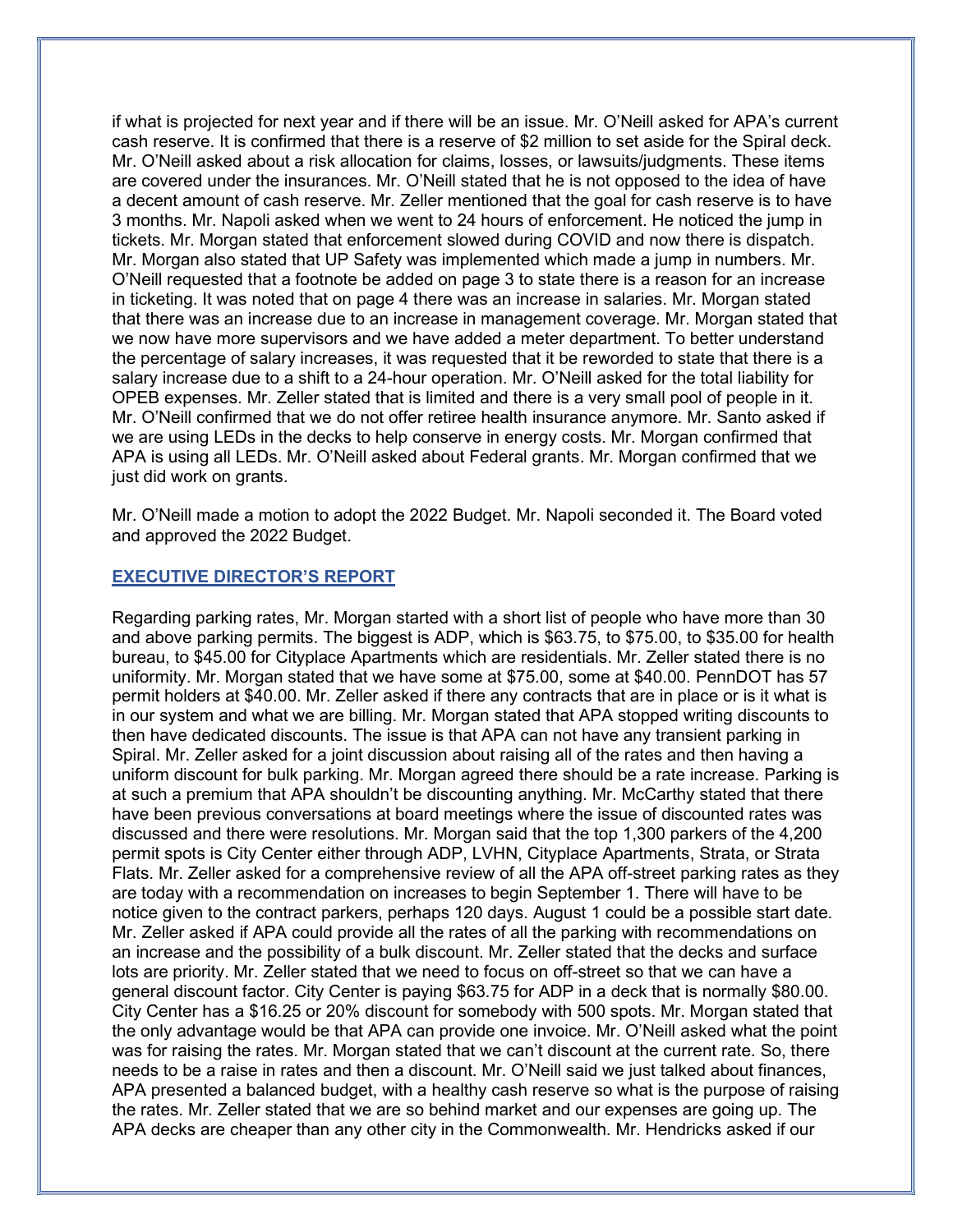deck size is comparable to others. Mr. Zeller confirmed yes. Mr. Morgan said to just look at the labor rate alone. Mr. Morgan stated that when he started the labor rate for a PEO was \$12.00 and now it is \$19.50, and APA still can't hire what is needed. Mr. O'Neill asked if we assume that we are going to have a budget deficient. Mr. Zeller and Mr. Morgan both said no. Mr. Morgan stated that with the growth downtown we will be able to cover with our revenues, but what happens when APA needs to build a deck on Germania or down at the waterfront which is happening now. Mr. O'Neill asked why these things are not expressed in the budget. Mr. Morgan said because no one has put pen to paper, and they could lag for another year. Germania was being built before Maple Street because before COVID, exactly 2 years ago, City Center had an anchor tenant for the new building going over the bank. Mr. O'Neill asked if Germania is going to bring in less revenue than what it is going to cost. Mr. Morgan stated that we do not have the revenue to pay the debt service for Germania. Mr. O'Neill asked if Germania will be an additional expenditure. It was confirmed that it will be paid by bonds so there will be more debt service. Mr. O'Neill asked at what point will APA be too debt heavy. Mr. Morgan said that this is why APA is looking for additional revenue to pay off the debt service. Mr. Zeller stated he has a different view. Mr. Zeller does not think whether we have a sufficient surplus or whether we are meeting our obligations is the analysis as to what our parking rate should be. Mr. Zeller believed that it should more flow on market rates. If that results in an additional million dollars of revenue, then that million dollars of revenue is turned backed to the city because it is over and above what we have to do it. Mr. Zeller stated that he is looking at this from a market perspective. If someone is going to come here and own a parking lot and charge, they could be like City Center who has spaces from APA that they recharge their tenants by an extra \$30.00 to \$40.00. Mr. Morgan stated that they do it over our standard rate. APA gives them a discount and then they mark it up even more. Mr. Zeller stated that on some occasions they are charging on regular rates. They are charging \$110.00, \$120.00 a month per spot. Mr. Hendricks stated that with the understanding that they are billing one time. Mr. Zeller again stated that he is looking at it from a market rate perspective and not whether our books are balanced. Mr. O'Neill asked what the strategic plan was then with the money. Mr. O'Neill asked if APA is going to use this to cover debt or to pay back the city. Mr. Zeller stated that he is trying to build up the health of the organization. Generally, whether that is turning back money to the city, over and above what our costs, expenses, and our revenue reserve. When banks look at our finances APA will have flexibility to build. Mr. Morgan stated that we need to have the ability to pay back loans. Mr. Zeller stated that part of this analysis needs to be our comps. Mr. Zeller said that when he goes to Harrisburg, he has to pay \$20.00 for a 2 to 3 hour minimum. Mr. Zeller asked to see numbers from Harrisburg and Lancaster, maybe Philadelphia and Pittsburgh. Philadelphia and Pittsburgh may not be fair comps. We should look at Bethlehem and Easton. Also, let's look at Wilkes Barre and Scranton even though those are depressed areas. If Wilkes Barre and Scranton are higher than us, we are laughable. Mr. O'Neill stated that he doesn't have a fundamental problem raising rates. He would like to know what strategic plan this is being tied to, whether it's a longterm fiscal plan or whether it's a new capital project that will require borrowing. We are not just tying it to the market to just do it. There needs to be something that we are thinking about paying for in the next five years. Mr. Zeller stated that we have two potential projects. There is one down at the waterfront that we even contemplated to make the numbers work. There would be a specific special waterfront parking rate zone whether it would be \$84.00 for lots up here and \$100.00 per month for down at the waterfront because it would be the only way to raise the finances. So that was something we've looked at on a more of a silo that way just for doing that specific project. The board has had some specific discussions with specific financial plans on building the deck. Mr. Morgan has pursued those grants so APA would not have to do a special financing rate amount down there. Mr. O'Neill said that he is looking at the parking authority too much in a silo whereas if we are tie the rates more to market value whatever those people are paying then may even be repurposed back to the city if there is too much of a reserve. Mr. Zeller stated 100%. Mr. O'Neill mentioned maybe we stockpile it for a new bond issuance. There are a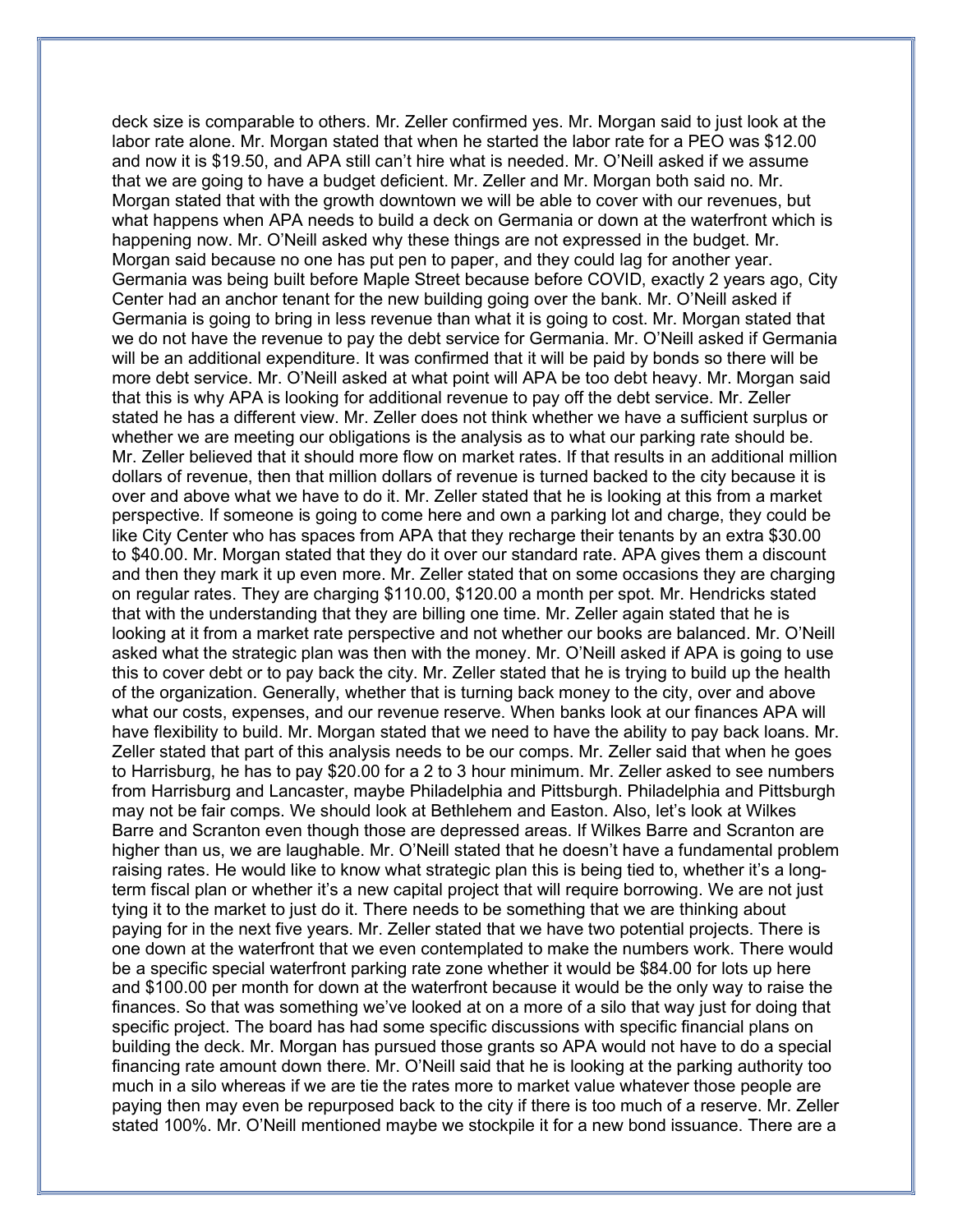lot of ways to look at it. Mr. Zeller stated that when he leaves his seat, he wants to turn over a couple million dollars over to the city on an annual basis. The only way to do that is to build a better machine. We are behind right now just because of the growth so we are always playing catch up games with capital projects. The fact that we were nimble enough to build Maple Street is certainly a credit to the people with the shovels in the ground and put in the rebar and the concrete. The board had its stuff together to be able to stay ahead of City Center and it was fortuitous because we have this issue with the Spiral deck and the timing is going to work out and DaVinci parking will be seamless up there. Mr. McCarthy stated that overall, we are now enhancing the quality of life downtown, bringing people in and bringing businesses in. Mr. Morgan agreed, that's his point, more than dollars and cents. His point is we are enhancing the city. Without the parking authority, the developers can't develop. Mr. Morgan stated that we have a request right now for one tenant who wants 80 parking spots in the Spiral deck for the Grand Plaza come July 1st. We only had 4 open parking spaces yesterday in Spiral deck. Mr. O'Neill asked so if we vote to raise rates this year should the city be budgeting revenue coming from the parking authority in 2023. He stated that early fall, late summer would be good to know. Mr. Napoli confirmed that the rates would be raised for transient and contract parkers. Mr. O'Neill asked if for street we would have to go through council. Mr. McCarthy confirmed that by in large the answer is yes, but not for contract parkers because those are private lots owned by the authority. Mr. McCarthy stated that we are enforcing city ordinances on city streets. Mr. O'Neill said for the record that he is in favor of raising the street ticketing. Mr. Zeller stated that he is not sure about raising transient parking rates. Mr. Morgan explains that the rates here are low because people are paying a dollar an hour. You go to Harrisburg, \$20.00 an hour. Mr. Zeller stated that we have never raised the rates. Mr. Napoli explained his concern that if you raise transient rates in garages and it ends up equally the street rate there will be an issue. Mr. Napoli asked will street parking need to be increased as well to keep people parking in the decks. Mr. Morgan noted that it needs to be done as a total plan. Mr. Zeller indicated that our cadence should be contract parking of all the private lots, look at street rates second, third is transient rates in decks because street rates and transient rates go hand in hand. Mr. Morgan said yes because you can't be more expensive in the garage than you are on the streets. Mr. Napoli stated that he is trying to get visitors back downtown and the last thing he wants to see is raising the rates. Mr. Morgan asked who are the people that Mr. Napoli is worried about. Mr. Morgan questioned if they are visiting retail stores. Mr. Zeller said no because we do not have enough retail. Mr. Morgan asked other than Mr. Napoli who are they visiting. Mr. Morgan has asked other woman if any of them buy clothes downtown. Mr. Morgan again asked who the visitors are. Mr. Morgan asserted that people are going to the office buildings or the courthouse or the Federal courthouse. Mr. Napoli stated that people are going to the restaurants to eat. Mr. Zeller reminded Mr. Morgan that the Sports and Social will be opening in 60 days. Mr. Morgan stated that they won't be parking on the street. Mr. Morgan stated that the whole game plan needs to be looked at one time because to Mr. Napoli's point if you make a garage too expensive then they will park on the street. If the street is too expensive, Mr. Napoli is concerned about the visitors. Mr. Zeller agreed with that but stated that those are two prongs on two separate control factors. One a legislative body to a certain extent we have control over some of that which would have to be a part of the program and that legislative body is very difficult and not necessarily prone to raising parking rates. We did something with the flex thing and that was like pulling teeth versus what we control and that is the transient rates. Mr. Zeller asked to get the contract rates review done. We need a survey done of other cities rates, including the transient rates so we have that data. Mr. Morgan said we will have copies of the survey, but it will also go up on the screen. Mr. Morgan wanted to set the stage because he has already offered the city \$500,000.00 a year just by raising the violations. Mr. Zeller asked how we move that forward. Mr. Zeller asked if we could clear the agenda and focus on rates. Also, Mr. Zeller would like to invite the mayor. Mr. Zeller suggested that Mr. Morgan submit his executive report in written form next month. Mr. Zeller requested for the current rates of all the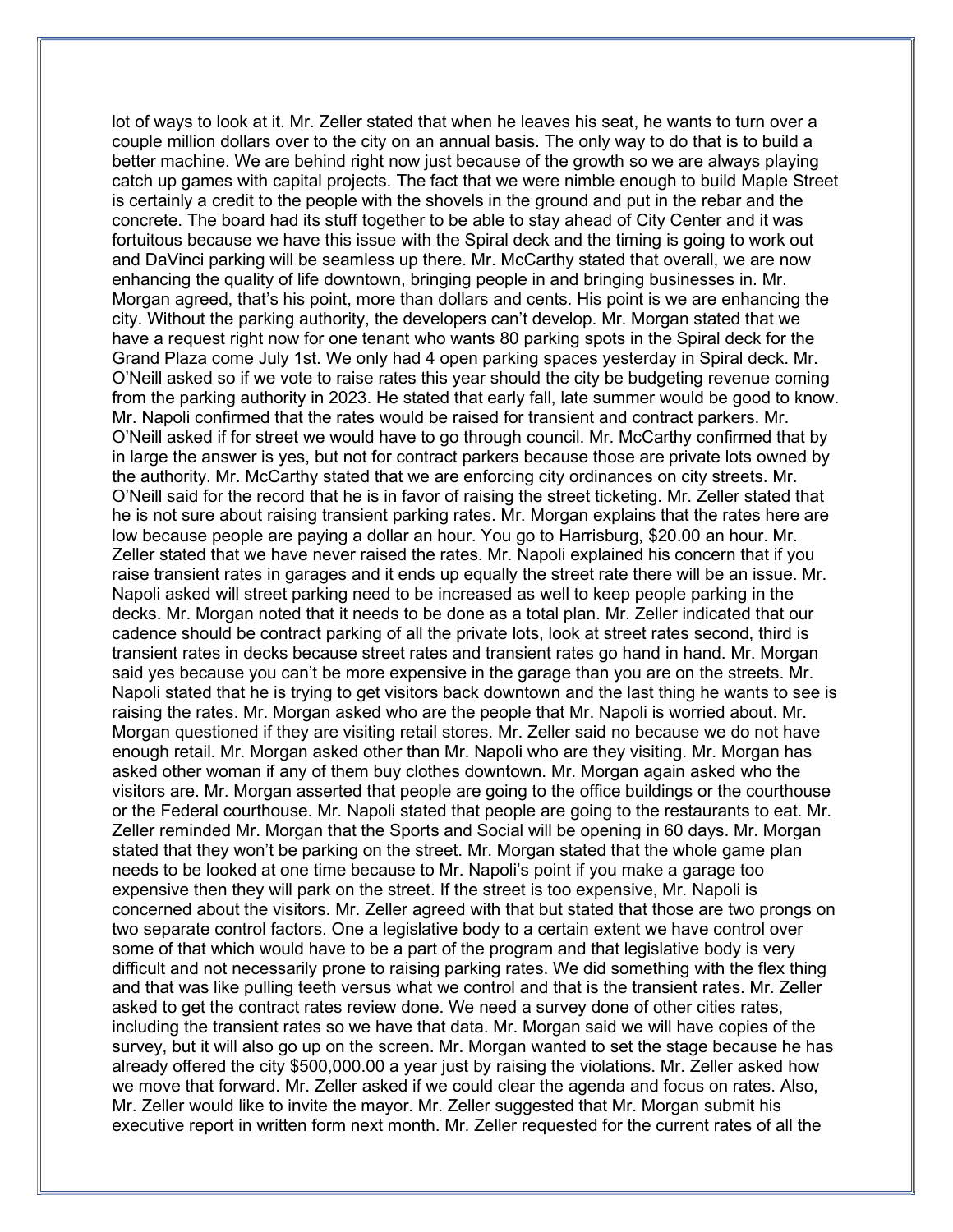surface lot rates. If there are multiple rates, then just give an average. Mr. Morgan asked for clarification that Mr. Zeller wants to look at all of the lots. Mr. Zeller said he wants to look at all of them, but he is less inclined to raise the neighborhood lots, especially the 7A lot. Mr. Haney stated that the surface lots are a different dynamic, some are just purely contract only and others are contract and transient. Mr. Zeller noticed that there needs to be better consistency. Mr. Haney stated that some are already negotiated contracts. Mr. Zeller indicated that decisions can be made now and then we can say effective subject to current contract. Mr. Morgan asked if the board should go into Executive Session.

The Board broke at 1:27 p.m. for an Executive Session to discuss any legal matters. The Board ended their Executive Session and the regular meeting resumed at 1:35 p.m.

# EXECUTIVE SESSION – ACTION TAKEN

There was just an update on a potential litigation. No action was taken coming out of Executive Session

#### EXECUTIVE DIRECTOR'S REPORT … continued

Mr. Morgan gave an update on North  $7<sup>th</sup>$ . The contractor needs to redo the sidewalk and curb cut because PennDOT did not approve it. The angle was insufficient, so it did not meet ADA requirements. In the meantime, we are getting quotes to sealcoat and stripe the back part for the lot to be 100% complete. The power and fence are complete. Lights are working. The contractor could pull and repour and have it redone within two days. We will still have an entrance in and out on Allen Street so the lot would not be closed. We have one more contract parker. Last month, there was \$125.00 in transient parking.

Maple Street is progressing. There will be an RFP put out for the work at Spiral. As of now, Spiral only has 4 available spots. The repair work will take out half of two floors to do work on just one floor. There can't be any parking underneath the floor they are working on. There are hopes that the city will grant a temporary opening of the Maple Street garage in May. Northstar has two crews for the electric work. Otis is in working on installation of all the elevators. Glass is on the northwest tower. If the city gives a temporary opening, we can start moving people out of Spiral to the Maple Street garage and then repairs can start on the Spiral deck. Mr. Zeller asked if we are good on the construction budget. The overrun right now is maybe less than \$100,000.00. We are over the bank contingency of \$100,000.00. We are out-of-pocket about \$100,000.00. The overages were in the ground that could not be seen. The contingency has already been used. Mr. Morgan stated that there is a possibility that we could still be under budget.

An event manager was hired two weeks ago. He has grasped the whole event situation. However, there are still only 4 event people, even with us offering \$20.00 per hour.

Mr. Haney reported 122 double parking tickets on North  $7<sup>th</sup>$  Street in February which was 18 more than January. Year to date was plus 4 over where we were in 2021. 7A lot is now at 18 permits from 17 last month. We received 1,366 dispatch calls for service in February which was more than we had last year. January was 1,279 calls which was up from 804 in 2021. So far for 2022 we are plus 586 calls for service over what we were at this time last year. Regarding events, Mr. Morello is also taking over the city event permits. This goes back to the mayor's comment about the parking authority being more involved in controlling the curb. In the past the city issued no parking signs for events, the APA will now be doing that with Mr. Morello handling it. We have had several very successful meetings with Lucinda and the city's permit committee.